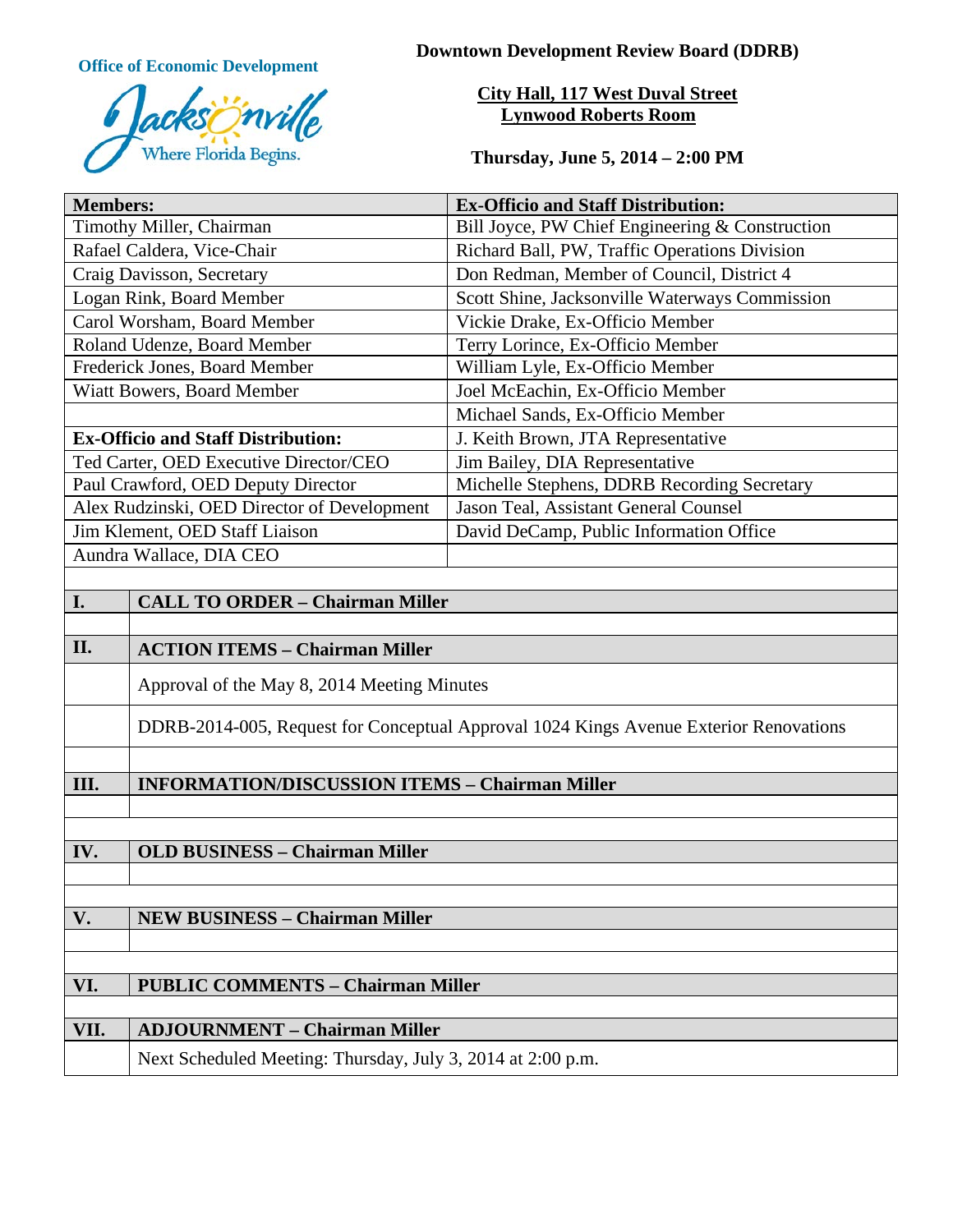

**Office of Economic Development <br>Downtown Development Review Board (DDRB) City Hall, 117 West Duval St. 1st Floor, Don Davis Room** 

*Thursday, June 5, 2014 – 2:00 p.m.* 

### *MEETING* **MINUTES**

**Board Members Present:** Chairman T. Miller, R. Caldera, C. Davisson, R. Udenze, F. Jones, C. Worsham, and L. Rink

**Board Members Not Present:** W. Bowers

**OED Staff Present:** Jim Klement, Staff Liaison; and Michelle Stephens, Recording Secretary

**Representing Office of General Counsel:** Jason Teal

### **I. CALL TO ORDER**

A quorum was confirmed and Chairman Miller called the meeting to order at approximately 2:03 p.m.

Chairman Miller asked anyone wishing to speak on a particular project to complete a public speaker card and reminded Board members to disclose if they had any ex-parte communication with any of the applicants presenting projects today or conflicts of interest prior to the item being addressed by the Board.

#### **II. ACTION ITEMS**

#### APPROVAL OF THE MAY 8, 2014 DDRB MEETING MINUTES

A correction was noted to the minutes on page 5 under Adjournment, the date of the next DDRB meeting should reflect June  $5<sup>th</sup>$  versus July  $3<sup>rd</sup>$ .

### **A MOTION WAS MADE BY BOARD MEMBER C. WORSHAM AND SECONDED BY BOARD MEMBER R. CALDERA APPROVING THE MAY 8, 2014 DDRB MEETING MINUTES, AS REVISED. THE MOTION PASSED UNANIMOUSLY 8-0-0.**

### DDRB 2014-005, 1024 KINGS AVENUE EXTERIOR RENOVATIONS – REQUEST FOR CONCEPTUAL APPROVAL

Board Member C. Davisson advised that he would recuse himself from voting because his firm (Studio9 Architecture) has previously worked on the subject project.

Mr. Klement reviewed the project report dated June 5, 2014. Mr. Klement introduced Mr. Alan Stevens, President Dav-Lin Interior Contractors, Inc. and sole proprietor of the building, and Jeff Braxton with Group 4 Design who provided an overview of the project.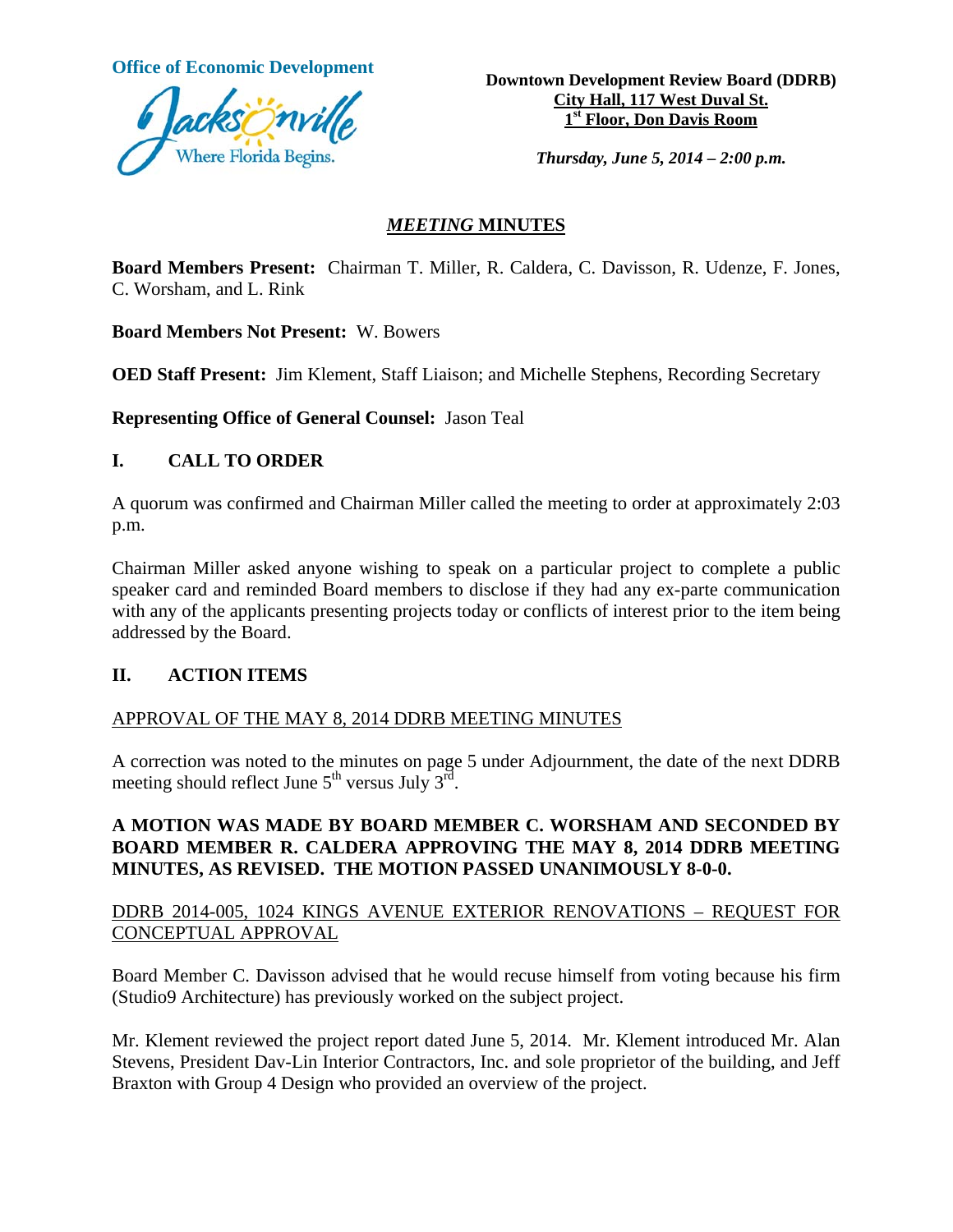Downtown Development Review Board (DDRB) June 5, 2014 Page 2 of 3

The floor was open and closed for public comments (there were no comments from the public)

The following were relative comments from the Board.

- Suggested incorporating shade trees where the opportunities may exist on the north and south side of the property.
- Noted a garage in the background behind the subject building and asked for final approval for the applicant to include what the plans are for that structure.
- Additional landscaping is needed to soften the appearance.

**A MOTION WAS MADE BY BOARD MEMBER C. WORSHAM AND SECONDED BY BOARD MEMBER R. CALDERA GRANTING CONCEPUTAL APPROVAL OF DDRB 2014-005, FOR THE REDEVELOPMENT OF THE BUILDING AND SITE LOCATED AT 1024 KING STREET SUBJECT TO THE FOLLOWING: 1) APPLICANT SHALL REQUEST AND RECEIVE A DEVIATION TO THE DESIGN REQUIREMENTS FOR COMPLIANCE WITH THE SEC. 656.361.17. - SURFACE PARKING, TRASH, STORAGE, AND LOADING AREA SCREENING AND LANDSCAPING REQUIREMENTS PRIOR TO FINAL APPROVAL BY THE DDRB SO AS TO NOT PROVIDE SCREENING FOR THE SURFACE PARKING FACING KING STREET FRONTAGE. 2) APPLICANT SHALL REQUEST AND RECEIVE A DEVIATION TO THE DESIGN REQUIREMENTS FOR COMPLIANCE WITH THE SEC. 656.361.20. - STREETSCAPE DESIGN STANDARDS PRIOR TO FINAL APPROVAL BY THE DDRB SO AS TO PROVIDE AN ALTERNATE LANDSCAPE DESIGN INCLUDING SHADE TREES IN LANDSCAPE AREAS ADJACENT TO THE NORTH AND SOUTH PROPERTY LINES AT THE KING STREET FRONTAGE. 3) APPLICANT MUST ADVERTISE REQUEST FOR DEVIATIONS IN THE FINANCIAL NEW AND DAILY RECORD PRIOR TO THE FINAL APPROVAL (JULY 3, 2014 PUBLIC MEETING). 4) APPLICANT TO CLARIFY THE USE AND DESIGN OF THE SPACE AND ACCESSORY OFFICE SUITE LOCATED NORTH OF THE PRIMARY STRUCTURE. THE MOTION UNANIMOUSLY PASSED 6-0-1.** Board Member C. Davisson advised that he would recuse himself from voting because his firm (Studio9 Architecture) has previously worked on the subject project.

## **III. INFORMATION/DISCUSSION ITEMS**

There were no information or discussion items.

## **IV. OLD BUSINESS**

Follow-up to the May 8, 2014 meeting, Mr. Klement provided an update regarding several Board members whose terms have expired or will expire in the very near future. He has met with and is working with Daphne Colbert to fill the vacancies. Ms. Colbert has contacted approximately 5 possible candidates. He asked the Board members if they have any possible candidates to contact Jim, Michelle or Daphne directly.